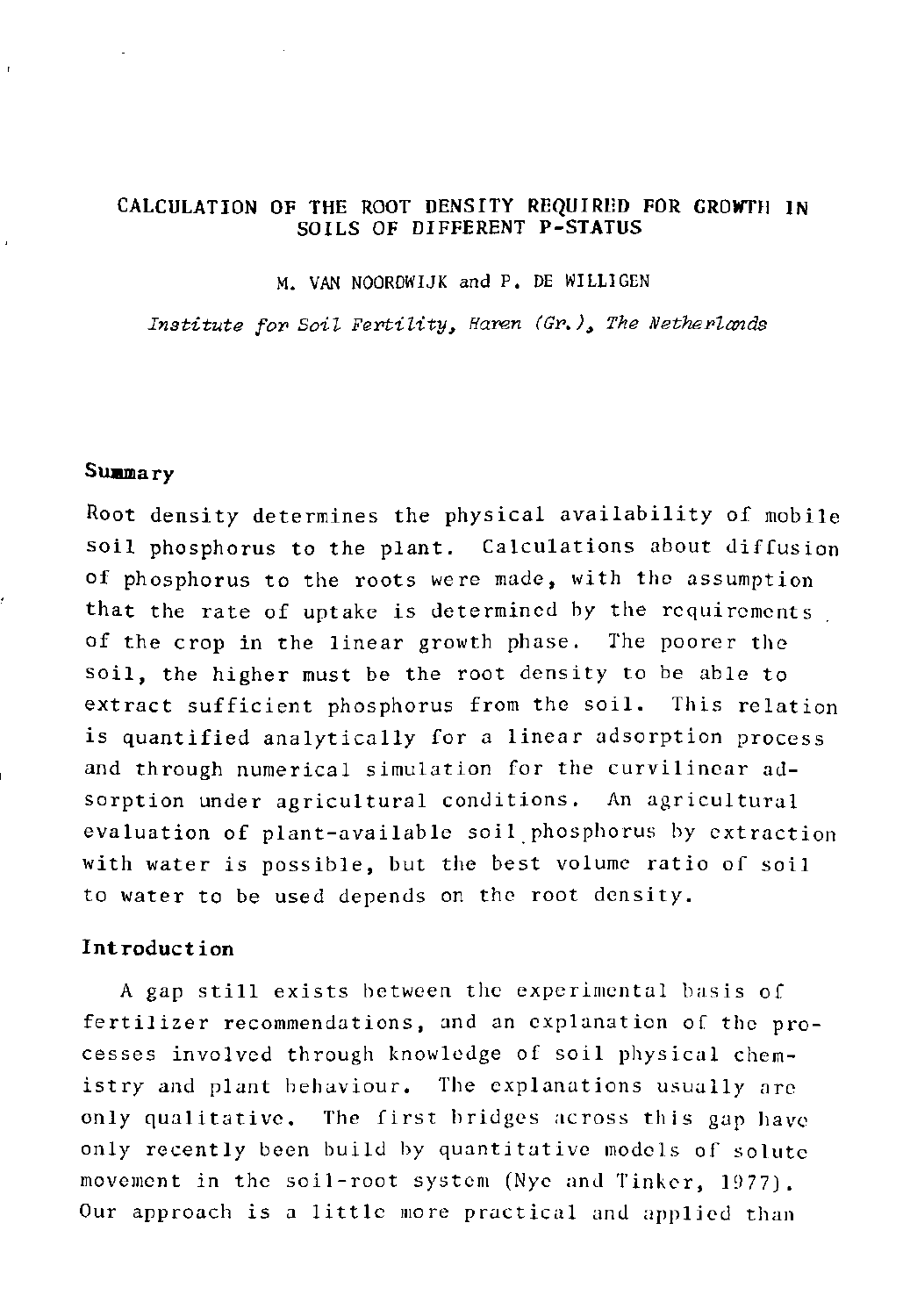that of other models, starting with the phosphorus requirements of a crop at its maximum rate of growth, as determined by factors other than phosphorus shortage.

The main problem is to determine how extensive a root system must be to extract enough phosphorus to sustain this growth rate in soils of different P-status. The agricultural approach is the reverse: how high must the P-status of a soil be to give maximum growth of crops of different rooting densities. Closely related to this is the question how the desired P-status can best be characterized. Most literature on soil extraction methods deals with chemical aspects of extraction with water or any of a wide range of acids (Ansiaux, 1977), to simulate extraction by roots. But since phosphorus must diffuse to the roots and since this process is strongly affected by adsorptive phenomena in the soil, there are important physical problems too in characterizing the availability to roots. The distance a phosphate ion must traverse from its position in the soil to the nearest active root surface is an important parameter, which depends on root density (i.e. length of roots per unit volume of soil). Our approach is to simplify the problem very roughly, to obtain results that only indicate orders of magnitude, but which can be easily generalized. Our model is based on a number of simplifying assumptions.

# **Assumptions**

## *Physical chemistry of phosphorus in the soil*

We assume that only two fractions of phosphorus are important to the plant: inorganic phosphorus in the aqueous phase and that adsorbed to the solid phase, together forming the mobile phosphorus. The two fractions are related by an adsorption isotherm, which is a characteristic of a given soil. We assume this adsorption relation to be valid for the desorption too (i.e. no hysteresis) and that local equilibrium is maintained at all times. In the Netherlands phosphorus recommendations for arable crops are based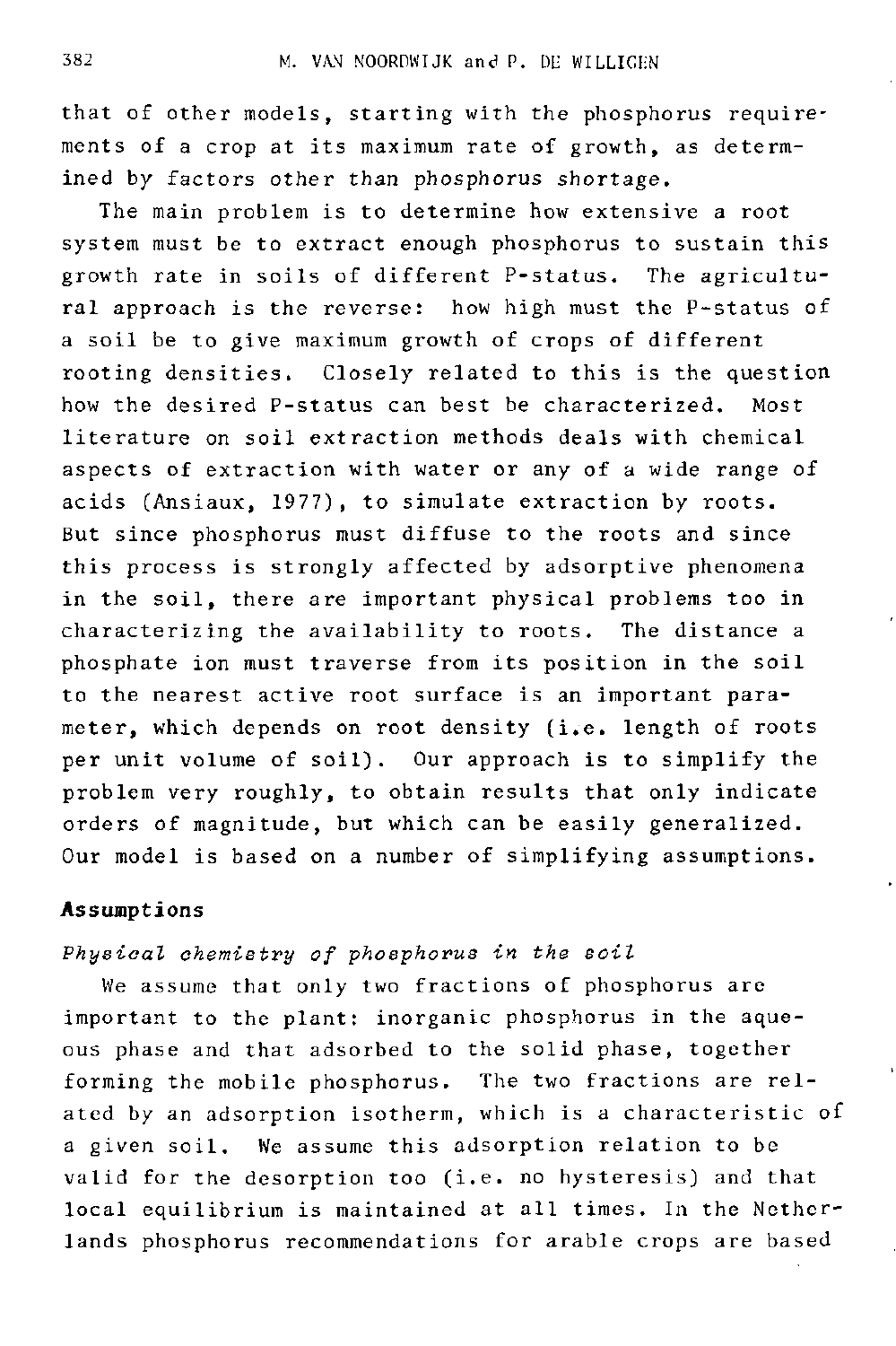on the Pw-value, tlic amount of phosphorus extracted with water, with a volume ratio of soil to water of 1:60 (Van der Paauw, 1971). This desorption can be approximately calculated for this and any other soil to water ratio from the adsorption isotherm (De Willigen and Van Noordwijk, 1978).

#### *Geometry of the soil-root system*

We assume a homogeneous distribution of roots of uniform thickness (radius 0.025 cm) in the phosphorus-containing upper layer of the soil  $(20 \text{ cm in our calculation}).$ As we assume the uptake rate of all roots to be equal, an equivalent cylinder of soil is attributed to every root, without transport across its outer boundary. We do not consider mycorrhiza or root hairs and in our first approximation we assume a stationary root system without growth.

## *Uptake of phosphorus by the root*

We assume the uptake rate by the roots to be regulated completely by the requirements of the plant, defined by growth and phosphorus content of the dry matter. This implies that the uptake of individual roots has to be correspondingly higher in a sparse root system than in a dense system. We assume that all roots have the same possibilities for uptake, independent of age (Clarkson *et al.,* 1977), The required uptake cannot be realized when the concentration at the root surface falls below some limiting concentration determined by the relation between concentration and uptake rate, with a maximum uptake rate (which determines the minimum amount of roots for sufficient uptake) of  $0.5 \times 10^{-12}$  Mol cm<sup>-2</sup> s<sup>-1</sup> and in the concentration phase a root absorbing power of  $2.10^{-4}$  cm s<sup>-1</sup> (Nye, 1977). Thus far we only considered crops in the linear phase of growth with a growth rate of 200 kg ha<sup>-1</sup> day  $\frac{19681}{2}$  and a constant P-content of 2.2 mg P  $\sigma^{-1}$ .

We express the possibilities for uptake of a soil-root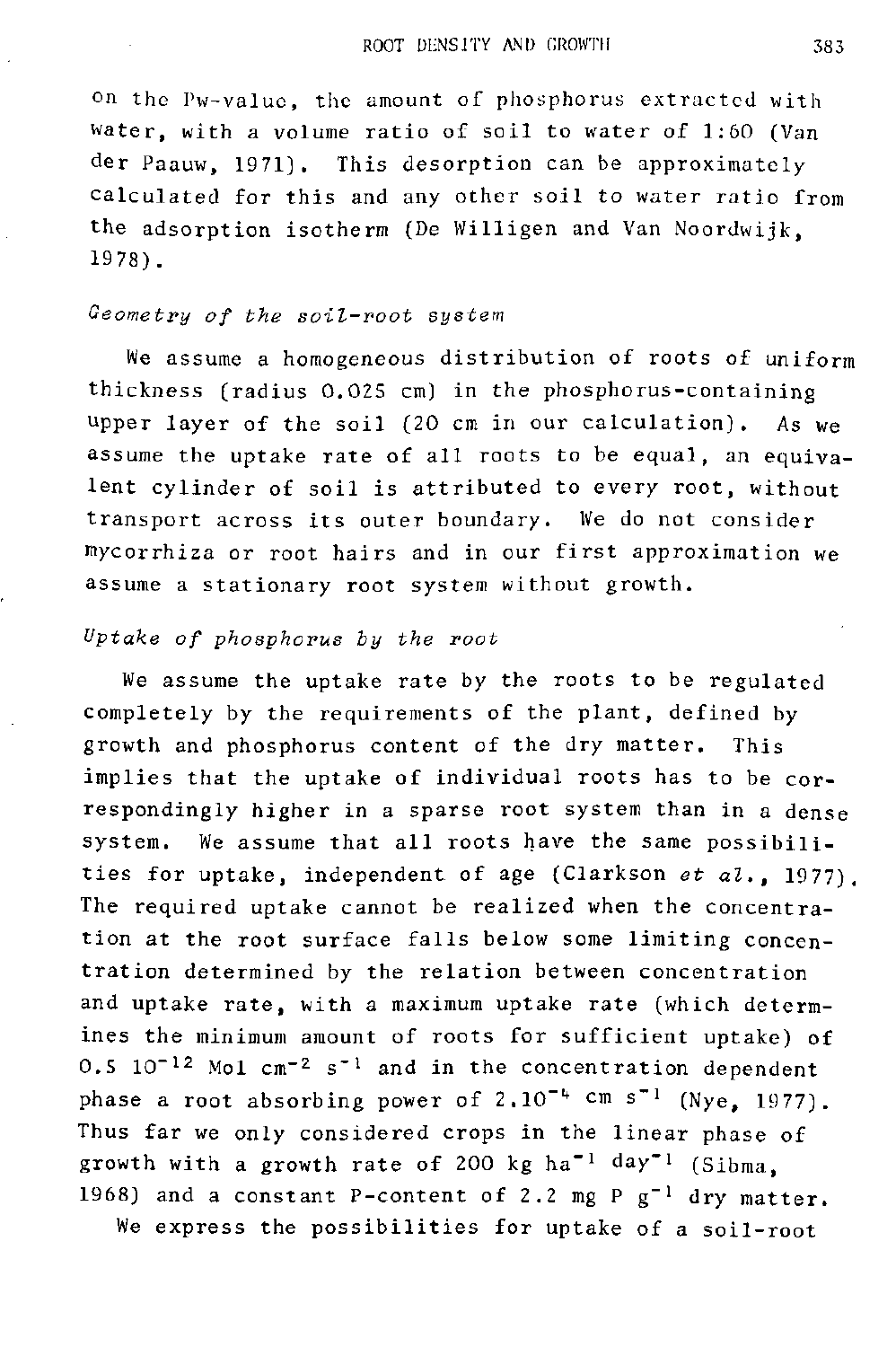system by  $t_{n}$ , the time during which a root system may realize its required uptake rate. After  $t_c$  the plant cannot keep its phosphorus content at the most favourable level and production will be affected. Increasing the root density would of course be the best strategy for the plant, but this diminishes the dry matter available for shoot growth.

#### **Analytical Solution in Case of a Linear Adsorption Isotherm**

For circumstances where the adsorption isotherm is approximately linear, an analytical solution for the concentration profile around the root could be derived. The variables are combined into the following dimensionless groups :

- u = concentration (actual concentration divided by the original)
- $x =$  distance to the centre of the root (divided by Ro, the radius of the root)
- p = radius of soil cylinder (divided by Ro)
- $\tau$  = time (multiplied by "apparent diffusivity" the adsorption reduces the diffusivity in water by a factor of 10 to 2000 - and divided by  $Ro^2$ )
- $\phi$  = demand-supply relation (apparent diffusivity times amount of mobile phosphorus initially present divided by uptake per unit surface area of soil per day times Ro)
- n = depth of P-concentration zone (divided by Ro).
- The solution for the concentration in space and time is:

(1) 
$$
u(x,\tau) = 1 + \frac{\rho^2}{2n\phi} \left[ \frac{2\tau}{1-\rho^2} + \frac{x^2-\rho^2}{2(1-\rho^2)} + \frac{\rho^2}{1-\rho^2} \ln \left( \frac{\rho}{x} \right) - \frac{\rho^2}{(1-\rho^2)^2} \ln \rho - \frac{\rho^2+1}{4(1-\rho^2)} - \pi \sum_{n=1}^{\infty} \frac{e^{-\alpha_n^2 \tau}}{\alpha_n}
$$
  

$$
\frac{J1(\rho\alpha_n) \left( J0(x\alpha_n) Y1(\alpha_n) - Y0(x\alpha_n) J1(\alpha_n) \right)}{J1^2(\alpha_n) - J1^2(\rho\alpha_n)}
$$

where JO, YO, Jl and Yl are Bessel functions of the first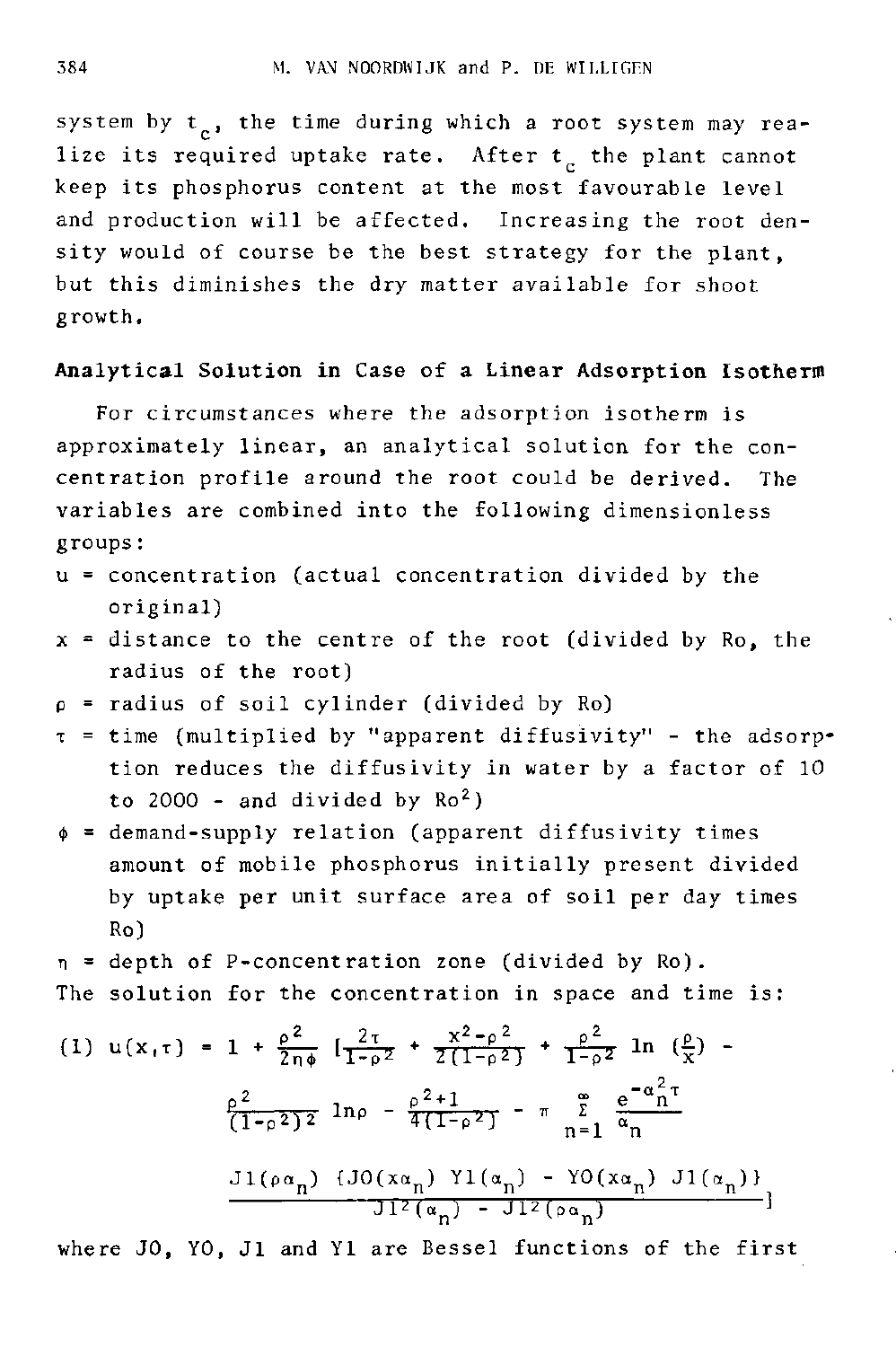$(J)$  and second  $(Y)$  kind and of order 0 and 1. The  $\alpha_n$  are the roots of  $Jl(\alpha)$  Yl( $\rho \alpha$ ) -  $Jl(\rho \alpha)$  Yl( $\alpha$ ) = 0. The series part of this solution was given by Carslaw and Jaeger (19S9) in section 13.4.

The first part of this formula does not contain products of distance and time, while the infinite sum does. This means that if the second part can be neglected, the depletion of the soil has the same rate at every distance from the root and is constant in time, i.e. is a steady rate process. After *some* time, determined by the demand-supply relation and root density, the second part may in fact be neglected as time appears in the negative exponential term only. The depletion converges to a steady rate as shown in Figure 1.



Fig. 1. Depletion of the mobile phosphorus (Pm) in the soil at different distances from the root surface. After some time the rate of depletion becomes independent of the distance ("steady rate").

The time  $t_c$  can be found by solving for the concentration at the root surface equal to the limiting concentration. When the steady rate is reached it is a simple matter to solve explicitly: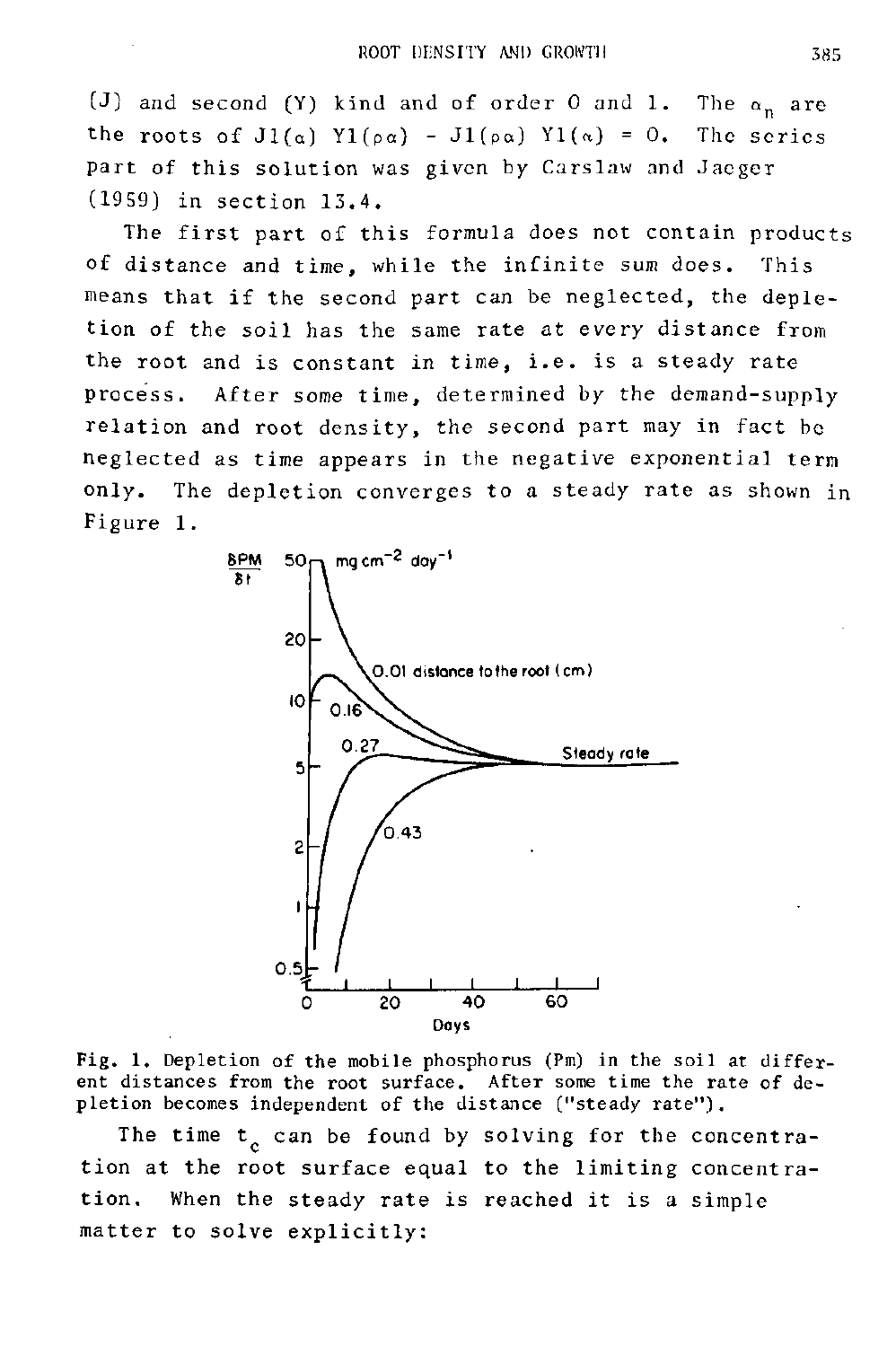(2) 
$$
\tau_c = \phi^* \eta \frac{(\rho^2 - 1)}{\rho^2} - \frac{\rho^2}{2} \ln \rho - \frac{3\rho^2}{8} - \frac{1}{8\rho^2} + \frac{1}{2} (\frac{p^2}{\rho^2 - 1})
$$

with  $\phi^*$  differing from  $\phi$  in that the amount of phosphorus at the limiting concentration is substracted from the amount of mobile phosphorus at  $t_a$ .

# **Solution by Simulation in the Case of a Non-linear Adsorption Isotherm**

The adsorption isotherms, determined for five different soils, are distinctly non-linear in the agriculturally important concentration range. They may be described by two Langmuir terms (Holford and Mattingley, 1976a). No analytical solution could be found, so a computer simulation model was used, tested with the linear adsorption solution. For the five soils at three different Pw-values (mg  $P_2O_5$ dm<sup>-3</sup> soil), viz., 10, 30 and 50 (agricultural ev poor, sufficient and high) t was calculated (for details: De Willigen and Van Noordwijk, 1978). The results in Figure 2 show that the poorer the soil, the higher the root density has to be for good growth. An agricultural norm of  $t_a$  = 100 days, may be reached by a root density of 1 cm  $-2$  at Pw 50, a root density 2 to 3 at P higher density, depending on the soil, for Pw 10. We conclude that the value of Pw is a good measure of possibilities for uptake in a certain range, but for higher root densities the Pw value does not have the same meaning for different soils.

The diameter of roots and the presence of root hairs likewise are important, as may be seen in Figure 3. With thinner roots a larger root density is required for the same uptake. But the same biomass per unit volume of soil is more efficient when distributed over a larger number of thinner roots. Provided that the distribution of the roots stays homogeneous and the physiological abilities for uptake and transport along the root remain constant, there is no optimum root diameter for uptake, as the thinnest are best.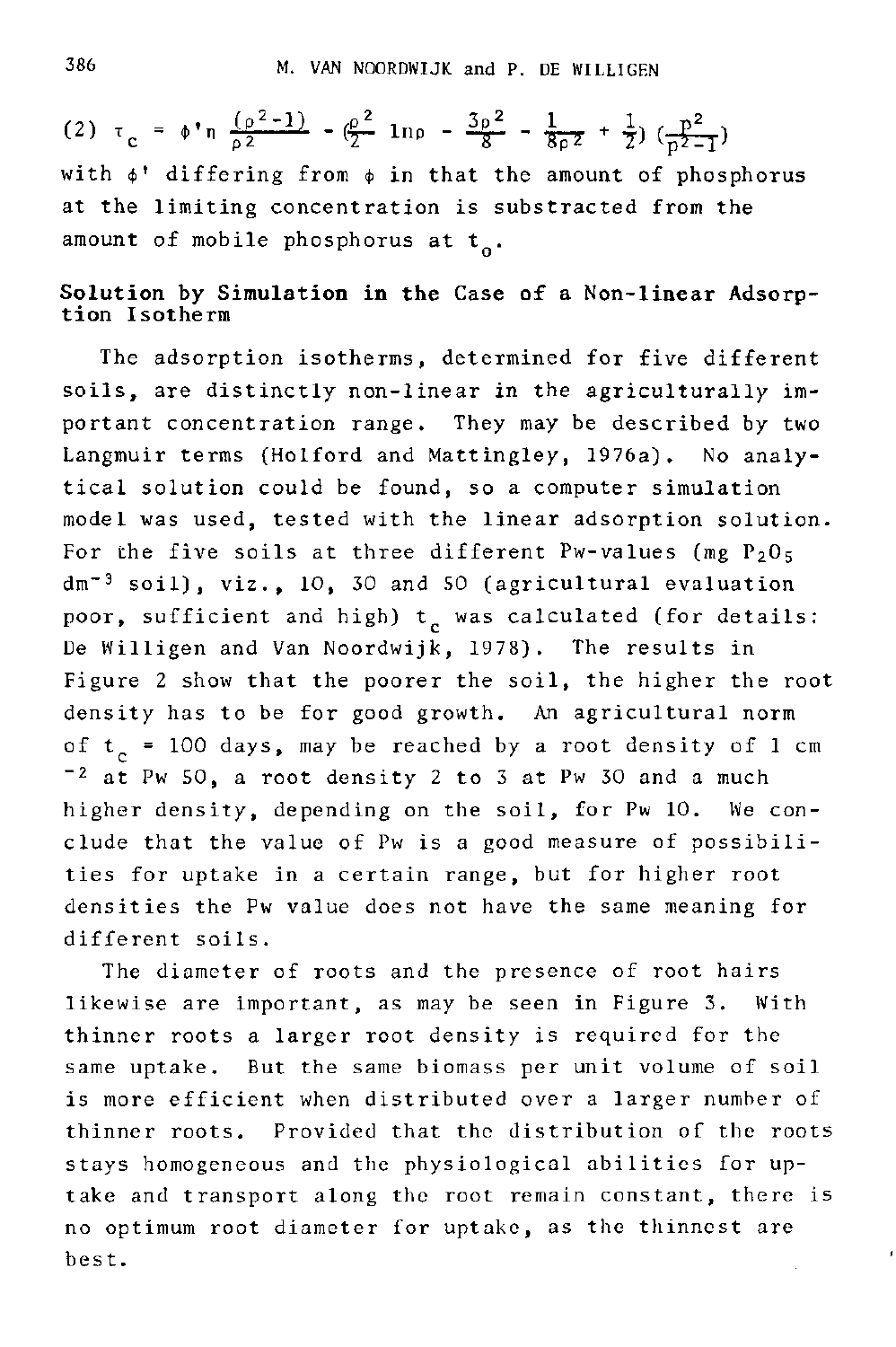

Fig. 2. Simulation results with a non-linear adsorption isotherm. The time during which the uptake is sufficient for plant requirements  $(t_0)$ is given as a function of root density (cm of roots  $\mathrm{cm}^{-3}$  of so. P-status.

Some remarks can be made on Pw as a method of soil analysis. The optimum soil/water ratio to be used in this method was derived by means of pot experiments with young potato plants (Van der Paauw, 1971). Our results suggest that the optimum ratio of soil to water for characterizing availability depends on the root density, as shown in Figure 4. Different values of  $P_W(v)$  according to the volume ratio  $(v)$  water to soil were calculated from the adsorption isotherms and compared with  $t_c$  for our model calculations and actual uptake data of pot experiments of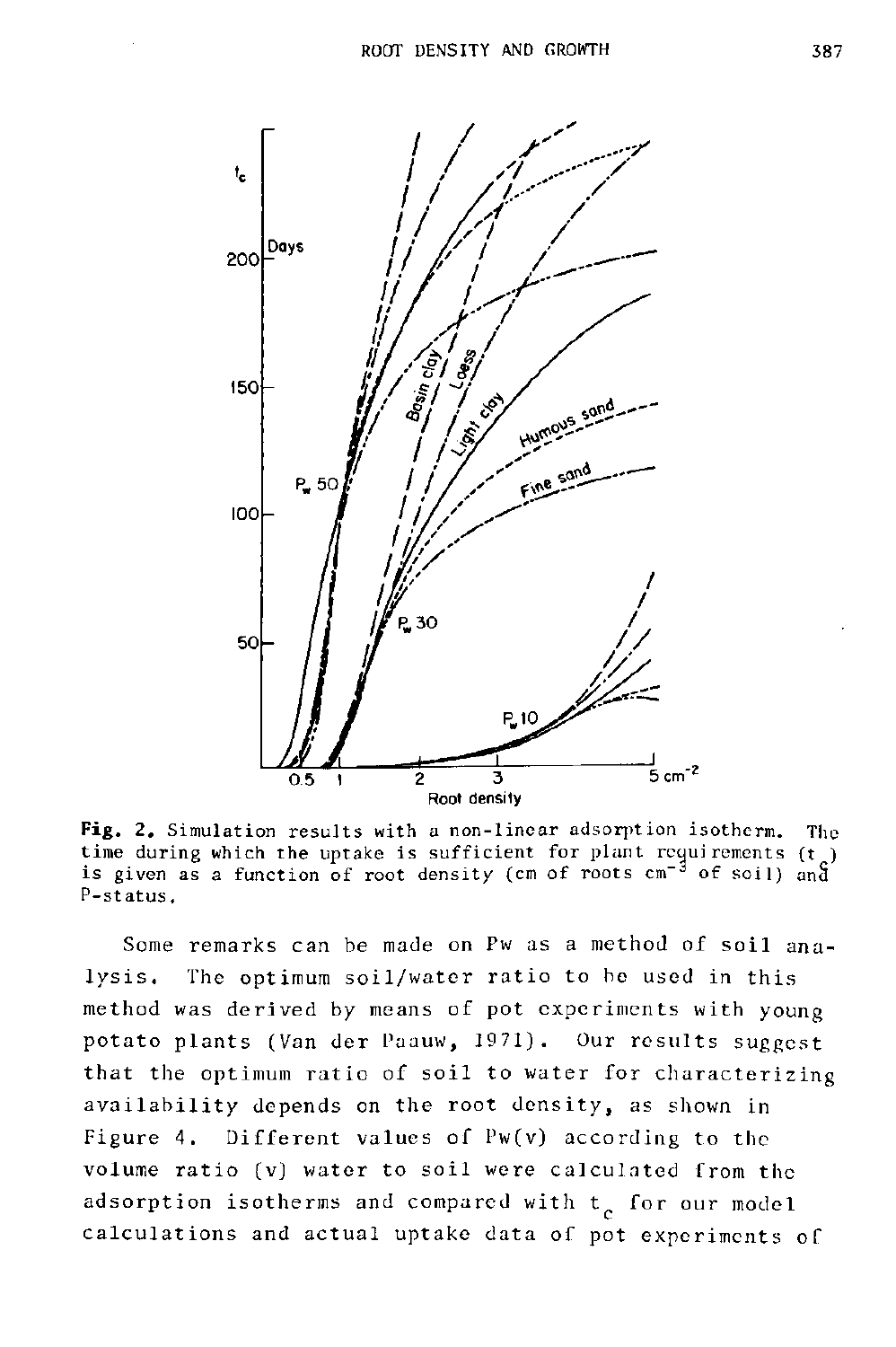

Fig. 3. Effect of root diameter on possibilities for uptake. For the fine sand of Pw 10 of Figure 2, a smaller root diameter is compared both on the basis of root density and on the basis of root biomass. Holford and Mattingly (1976b) with *Lolium perenne* (with unknown, but presumably high root density estimated to be over 10 cm<sup>-2</sup>, Mattingly pers. comm.). The higher the root density, the larger the fraction of mobile phosphorus ("chemically available") that can be transported to the root at the required rate ("physically available"). Tо simulate this in soils with different adsorption capacities more water has to be used in the extraction procedure. The agricultural experience that Pw (60) is a good measure for arable crops but much worse for permanent grassland with a much higher root density may well be interpreted along these lines.

### **Acknowledgements**

Thanks are due to Dr. H.A. Sissingh for measuring the adsorption isotherms and to Dr. N.N. Temme (Mathematisch Centrum, Amsterdam) and Dr. P.A.C. Raats for mathematical help.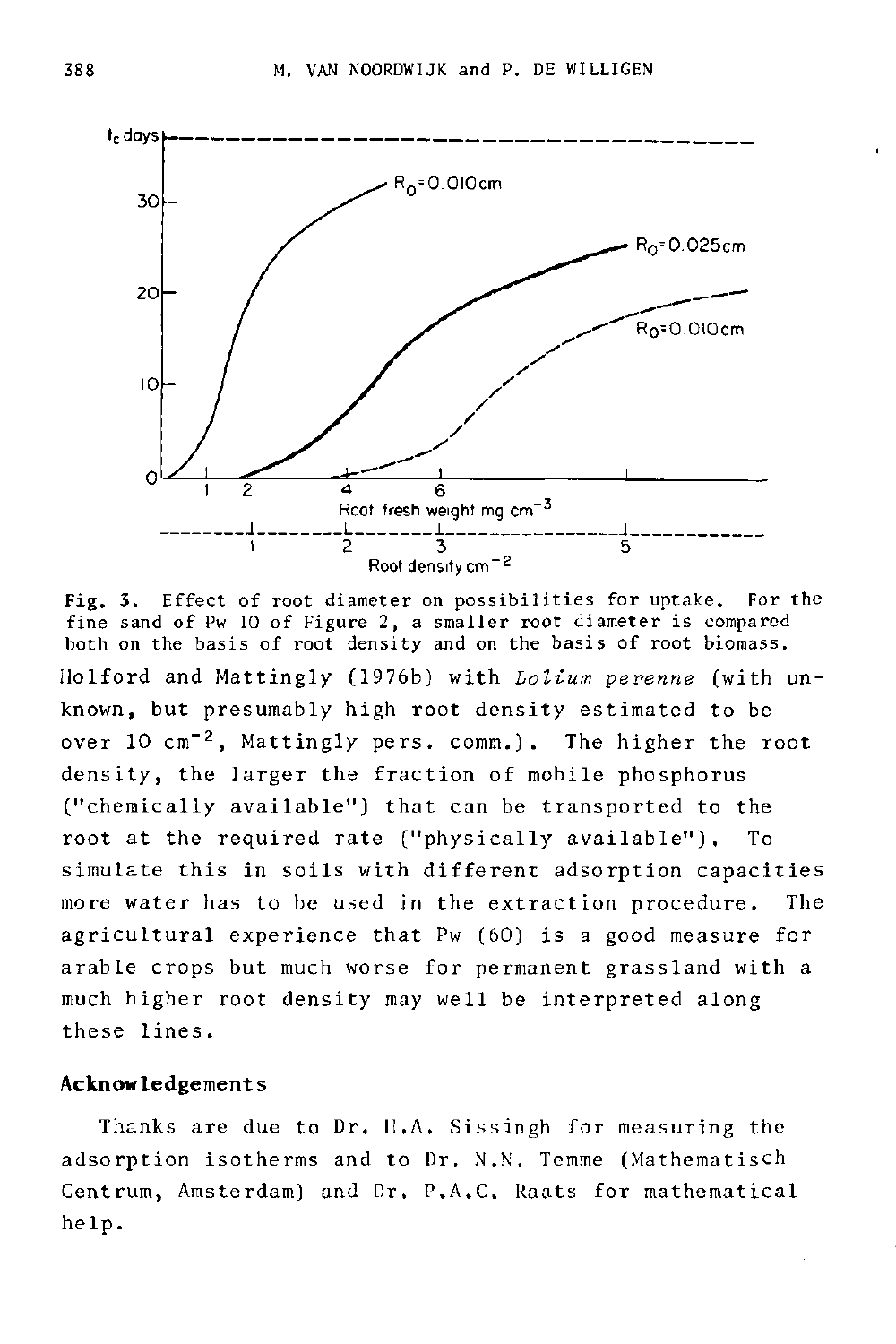

Fig. 4. Percentage of the variance in plant performance on different soils accounted for by  $P_W(v)$ , i.e. calculated values for a water  $ex$ tract of the soil at different volume ratios of soil to water  $(v)$ . The upper four lines represent the correlation of  $t_c$  (the length of the period of undisturbed uptake, calculated in our model for different soils and P-status) with calculated values of  $Pw(v)$ , for each root density. In the lower line the actual uptake of phosphorus after 40 days by *Lolium perenne* in pot experiments on 3 calcareous soils, was corre lated with  $Pw(v)$  values calculated from adsorption isotherms (data of Holford and Mattingly, 1976). The optimal extraction ratio increases with root density.

# Reference s

- Ansiaux, J.R. (1977). The level of soil phosphorus status. *Phosphorus in Agriculture,* 70, 1.
- Carslaw, H.S. and Jaeger, J.C. (1959). "Conduction of Heat in Solids". 2nd Edition. Clarendon, Oxford, 510 pp.
- Clarkson, D.T., Sanderson, J. and Scattergood, C.B. (1977). The modification of phosphate transport of barley by phosphorus deficiency. *Agrio. Res. C. Letoornbe Lab. Ann. Rep. 2970,* 9.
- Holford, I.C.R. and Mattingly, C.C.G. (1976a). A model for the behaviour of labile phosphate in soil. *Plant and Soil*, 44, 219.
- Holford, I.C.R. and Mattingly, G.E.G. (1976b). Phosphate adsorptioand availability [to the] plant of phosphate. Plant and Soil, 44, 377.
- Nye, P.II. and Tinker, P.B. (1977). "Solute Movement in the Soil-Root